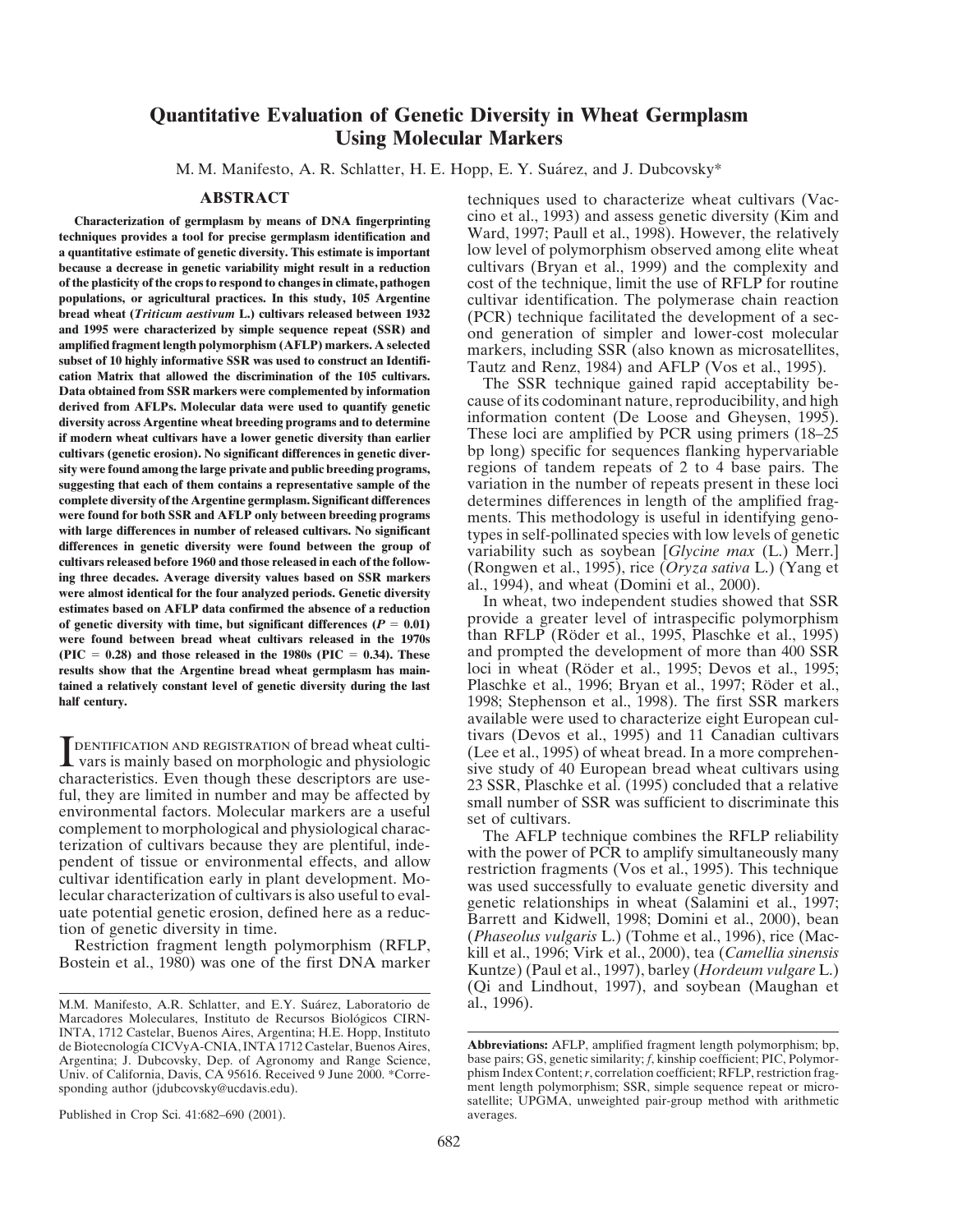105 bread wheat cultivars from Argentina using SSRs merase, and 25 ng of genomic DNA as template. Amplification<br>and AFI P markers. The first objective of this work was products were separated on 6% (w/v) polyacrylamide den and AFLP markers. The first objective of this work was<br>to develop an Identification Matrix to facilitate a rapid<br>and accurate identification of the Argentine bread<br>wheat germplasm. The second objective was to quantify<br>the ferent public and private breeding programs to the total AFLP assays were performed as described in Kahn et al.

### **PCR Markers** M40 = AGC.

SSR loci used in this study were developed by Devos et al. **Data Analysis. Variability Estimation** (1995) (*Xpsp*, Table 1), Röder et al. (1995) (*Xgwm*, Table 1), Variability for each locus was measured using the Polymorn and Ma et al. (1996) (*Xcnl*, Table 1). Primer sequences and Variability for each locus was measured using the Polymor- annealing temperatures are included in Table 1. annealing temperatures are included in Table 1.

Amplification reactions were carried out in a Perkin Elmer *PIC* =  $1 - \sum_{i=1}^{n} p_i^2$  *PIC* =  $1 - \sum_{i=1}^{n} p_i^2$ 12- $\mu$ L reaction mixture. Each reaction contained 200  $\mu$ *M* dNTPs, 1.5 m*M* Mg<sup>++</sup> (except for SSR *Xcnl3*, for which 3 m*M* where  $p_i$  is the frequency of the *i*th allele.

In this manuscript, we present the characterization of  $Mg^{++}$  was used), 100 n*M* of each primer, 0.5 U of *Taq*-poly-<br>15 bread wheat cultivars from Argentina using SSRs merase, and 25 ng of genomic DNA as template. Ampl

genetic diversity of the Argentine gene pool. (2000). Briefly, 500 ng of wheat genomic DNA were subject to restriction-ligation in a single step during 6 h in a  $30 - \mu L$ **MATERIALS AND METHODS** reaction mix (10 mM Tris-acetate pH 7.5, 10 mM MgAc, 50 m*M* KAc, 5 m*M* DTT, 50 ng/mL BSA, *Pst*I (5U), *Mse*I **Plant Material and DNA Isolation** (5U), and T4 DNA ligase 1U, 5 pmol PstI adaptors, 50 pmol<br>wincluded 105 bread wheat cultivars from Argen-<br>MseI adaptors, and 12 pmol ATP). Five microilters of each This study included 105 bread wheat cultivars from Argen-<br>tina registered in the National Seed Property Register of Ar-<br>gentina (INASE) and released between 1932 and 1995. The<br>complete list of cultivars with their origin, agronomy.ucdavis.edu/Dubcovsky/Argentina/SSR\_Argentina.<br>
htm (verified November 30, 2000).<br>
DNA was extracted from a bulk of leaves from five plants<br>  $1 \mu$ L of nondiluted preamplification product and 30 ng of each DNA was extracted from a bulk of leaves from five plants  $\frac{1 \mu L}{2}$  or nondiluted preamplification product and 30 ng of each product and 30 ng of each product and 30 ng of each product and 30 ng of each product and 30 n from each cultivar by the method described by Maroof et al.<br>
(1984). The cultivars used in this study are homozygous lines,<br>
but five plants per cultivar were pooled for DNA extraction<br>
to avoid the possibility of selecti seed. Gilbert et al. (1999) also recommended the use of pools amide gels and stained by the same procedure as for the SSR<br>from five plants to assess genetic variability with DNA markers gels. The four selective primer comb from five plants to assess genetic variability with DNA markers<br>in large plant germplasm collections.<br> $P36 = ACC$  and  $M44 = ATC$ ,  $P40 = AGC$  and  $M39 = AGA$ ,<br> $P31 = AAA$  and  $M41 = AGG$ , and finally  $P41 = AGG$  and

$$
PIC = 1 - \sum_{i}^{n} p_i^2
$$

**Table 1. Description of the SSR loci used to develop the Identification Matrix including their chromosome location, primer sequence, annealing temperature, size range of the amplified fragments, number of alleles, and polymorphism index content (PIC) of each SSR.**

| Locus           | Chrom.     | <b>Primers</b>                                                          | <b>Annual temperature</b><br>°C | Size range<br>(bp) pairs | No. of<br><b>Alleles</b> | <b>PIC</b> |
|-----------------|------------|-------------------------------------------------------------------------|---------------------------------|--------------------------|--------------------------|------------|
| <i>Xpsp2999</i> | 1AS        | TCC CGC CAT GAG TCA ATC<br>TTG GGA GAC ACA TTG GCC                      | $55^{\circ}$ C                  | 133-157                  | $10 + 1$ null*           | 0.84       |
| Xpsp3000        | 1BS        | <b>GCA GAC CTG TGT CAT TGG TC</b><br><b>GAT ATA GTG GCA GCA GGA TAC</b> | $55^{\circ}$ C                  | 213-285                  | $12 + 1$ null*           | 0.84       |
| Xcn15           | 1AL        | GGT GAT GAG TGG CAC AGG<br>CCC AAC AGT TGC AGA AAA TTA G                | $60^{\circ}$ C                  | 115-129                  | 5                        | 0.40       |
| Xcn13           | 6BS        | <b>AGA ACA GTC TTC TAG GTT AG</b><br>CGA GGG ACA GAC GAA TC             | $50^{\circ}$ C                  | $117 - 151$              | $9 + 1$ null             | 0.63       |
| Xgwm46          | <b>7BS</b> | <b>GCA CGT GAA TGG ATT GGA C</b><br>TGA CCC AAT AGT GGT CA              | $60^{\circ}$ C                  | 159-187                  | 11                       | 0.76       |
| Xgwm44          | 7DS        | GTT GAG CTT TTC AGT TCG GC<br>ACT GGC ATC CAC TGA GCT G                 | $60^{\circ}$ C                  | 160-180                  | $9 + 1$ null             | 0.85       |
| Xgwm2           | 2AS        | CTG CAA GCC TGT GAT CAA CT<br>CAT TCT CAA ATC GAA CA                    | $50^{\circ}$ C                  | 140-164                  | $7 + 1$ null             | 0.73       |
| Xgwm18          | 4BS        | TGG CGC CAT GAT TGC ATT ATC ATC TTC<br>GGT TGC TGA AGA ACC TTA TTT AGG  | $50^{\circ}$ C                  | 184-196                  | 5                        | 0.67       |
| Xgwm33          | 1A, 1B, 1D | <b>GGA GTC ACA CTT GTT TGT GCA</b><br>CAC TGC ACA CCT AAC TAC GTG C     | $60\rightarrow 46^{\circ}$ C‡   | 138-206                  | $12 + 1$ null            | 0.81       |
| Xgwm5           | 3AS        | GCC AGC TAC CTC GAT ACA ACT C<br>AGA AAG GGC CAG GCT AGT AGT            | $50^{\circ}$ C                  | $167 - 173$              | 8                        | 0.70       |

**\* Null alleles in** *Xpsp2999* **and** *Xpsp3000* **correspond to cultivars with the 1AL/1RS and 1BL/1RS rye translocations, respectively (Bullrich et al., 1996). ‡ Touch down from 60**8**C to 46**8**C, decreasing 1**8**C per Cycle, and 30 cycles at 46**8**C.**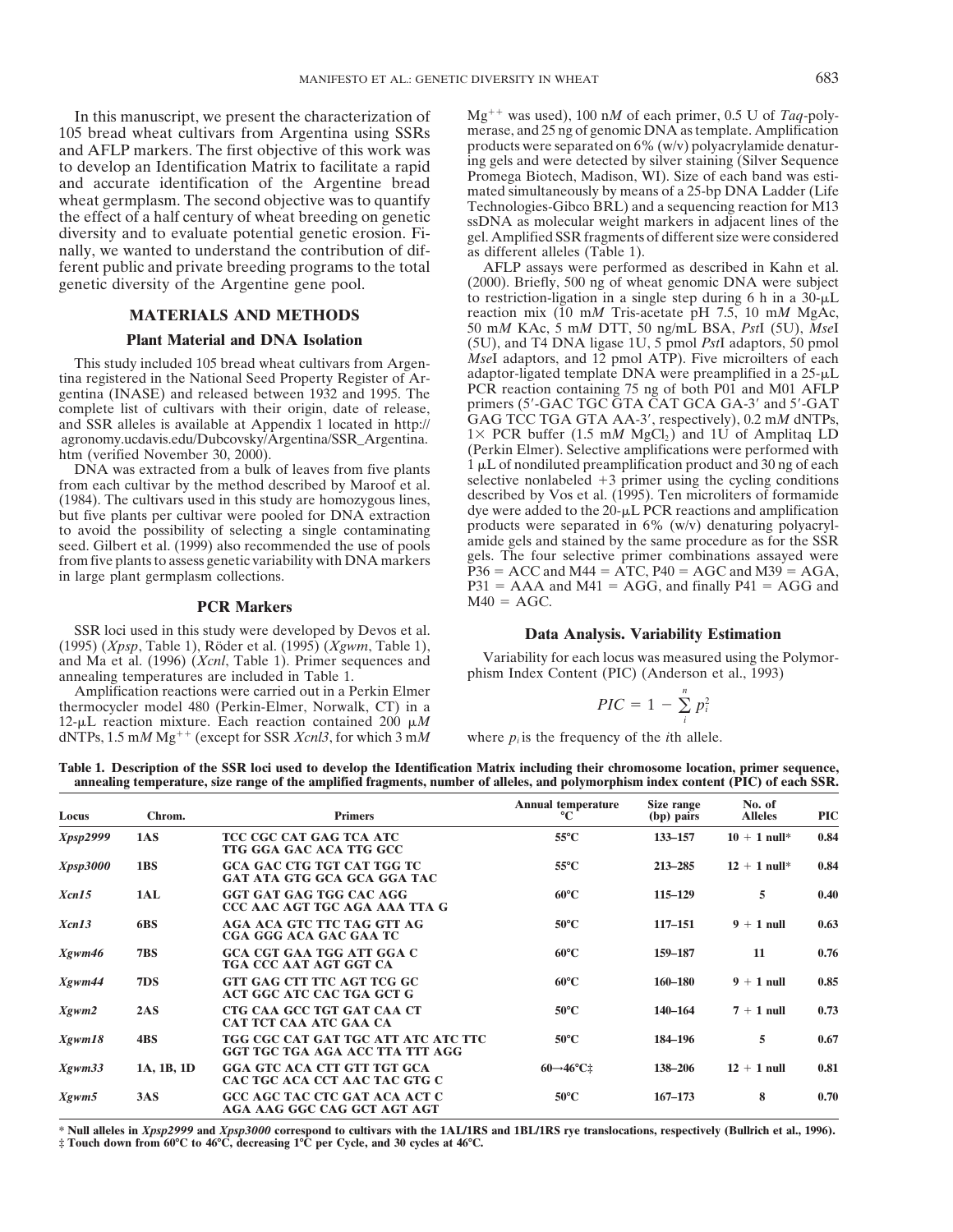to validate the patterns of genetic diversity observed by means<br>of the SSR markers using an independent set of molecular pairs of cultivars that could not be differentiated with

$$
D = 1 - \frac{1}{L} \sum_{i} \sum_{i} p_i^2
$$

Differences in genetic diversity between decades and breed-<br>ing programs were evaluated by two-way analysis of variance.<br>PIC values ranged from 0.40 to 0.84 with an<br>PIC values were calculated for each locus for the cultiv neity of variances were tested by Shapiro-Wilk, Tukey, and

one or zero, respectively, in a binary data matrix for both SSR bread wheat cultivars on the basis of these 10 SSR loci<br>and AFLPs. Dice's coefficient (Sneath and Sokal, 1973) was is available at http://agronomy.ucdavis.edu and AFLPs. Dice's coefficient (Sneath and Sokal, 1973) was selected to construct the similarity matrix. Cluster analysis was performed by the UPGMA method and the NTSYS pc v. 1.8 computer program (Rohlf, 1989).<br>Kinship coefficient  $(f)$  was calculated by means of a linear

Kinship coefficient (*f*) was calculated by means of a linear **AFLP** algorithm and following the assumptions of Cox et al. (1986).<br>Accurate pedigree records were available only for 82 cultivars. The four pairs of primers d

product-moment and the significance of the correlation was value of  $0.30 \pm 0.15$ .<br>tested by Mantel's test (Mantel, 1967) with the NTSYS pro-<br>The average similarity coefficient among cultivars tested by Mantel's test (Mantel, 1967) with the NTSYS program (MXCOMP module). A second correlation was calcugram (MXCOMP module). A second correlation was calcu-<br>lated between similarity matrices derived from kinship coeffi-<br>distribution with and average of  $0.55 \pm 0.10$ . Similarity

(SAS Institute, 1994). Throughout the text, variation measures indicated after the means are the standard deviations of the **Genetic Relationships** 

on the basis of a combination of the following criteria: cluded from this analysis).

For the AFLP analysis, each polymorphic fragment was<br>scored as a locus with two allelic classes. Absolute PIC values<br>of SSR and AFLP markers are not comparable because the<br>maximum PIC value of an AFLP locus is 0.5. Howeve markers.<br>
Genetic diversity was estimated as a measure of genetic pairs of distance matrices that were calculated for indi-Genetic diversity was estimated as a measure of genetic pairs of distance matrices that were calculated for individual SSR loci were not significant indicating that the vidual SSR loci were not significant indicating that vidual SSR loci were not significant indicating that the SSR information is non-redundant. Correlation values *D* 5 varied from 0.128 (between *Xwmg5* and *Xwmg2* loci) to 20.036 (between *Xwmg33* and *Xwmg46* loci) and no where *p* is the frequency of the *i* allele at the *l* locus and *L* significant differences were found between the few loci is the number of loci. This formula is equivalent to an average located in the same chromosome compared to those PIC value.<br>Differences in genetic diversity between decades and breed-<br>Differences in genetic diversity between decades and breed-<br>per locus ranged from 5 to 13 with an average of 9.4

accade. Even were used as blocks to separate the variation<br>  $\frac{1}{2}$  showed a normal distribution with an average of 0.29  $\pm$ <br>
of the statistical analysis Normality additivity and homoge. 0.14. Similarity coefficient ra of the statistical analysis. Normality, additivity, and homoge-<br>neity of variances were tested by Shapiro-Wilk. Tukey, and related pairs of cultivars (Prointa Bonaerense Redomón Levene's tests, respectively (SAS Institute, 1994). Variance and Klein Dorado, Diamante INTA and Leones INTA, heterogeneity in the ANOVA among breeding programs was and Ciano and Norkin T82) to zero for 116 pairs of corrected by a LOG<sub>10</sub>  $(X + 1)$  transformation (average genetic cultivars. This set of SSR markers was sufficient to corrected by a  $LOG_{10}(X + 1)$  transformation (average genetic cultivars. This set of SSR markers was sufficient to dif-<br>diversity values presented on Table 3 are on the original scale). <br>ferentiate unequivocally all cultiva ferentiate unequivocally all cultivars including the two pairs of sister lines Don Ernesto INTA and Cooperación **Genetic Relationships** Calquín and Prointa Pigue and Prointa Querandí. The Presence or absence of each single fragment was coded as complete identification matrix for the 105 registered<br>e or zero, respectively in a binary data matrix for both SSR bread wheat cultivars on the basis of these 10 SSR Argentina/SSR\_Argentina.htm; verified January 11, 2001.

Accurate pedigree records were available only for 82 cultivars.<br>Calculations were made on the basis of parentage information<br>extracted from CIMMYT database by the IWIS program,<br>version 1 (Fox et al., 1996).<br>Correlations b Correlations between similarity matrices derived from SSR,<br>AFLP, and kinship coefficients were calculated by Pearson PIC values ranged from 0.26 to 0.38 with an average<br>product-moment and the significance of the correlati

Lated between similarity matrices derived from kinship coefficients<br>cients and molecular markers with pairs of cultivars that had<br>kinship coefficients ranged from 0.91 ('Victoria INTA' and<br>kinship coefficients >0.10, foll

distributions. Individual dendrograms based on SSR (105 cultivars) and AFLP (96 cultivars) are available at http://agronomy. **RESULTS** ucdavis.edu/Dubcovsky/Argentina/SSR\_Argentina.htm. **SSR** Nine DNA samples were degraded and could not be used in the AFLP study. A dendrogram based on com-A subset of 15 bread wheat cultivars was randomly bined SSR and AFLP data for the 67 bread wheat cultiselected from the 105 registered cultivars and was vars, for which both types of molecular markers and screened with 33 pairs of SSR primers. From this set of pedigree data were available, is presented in Fig. 2 (38 33, 10 SSR were selected for the Identification Matrix cultivars with unknown pedigree information were ex-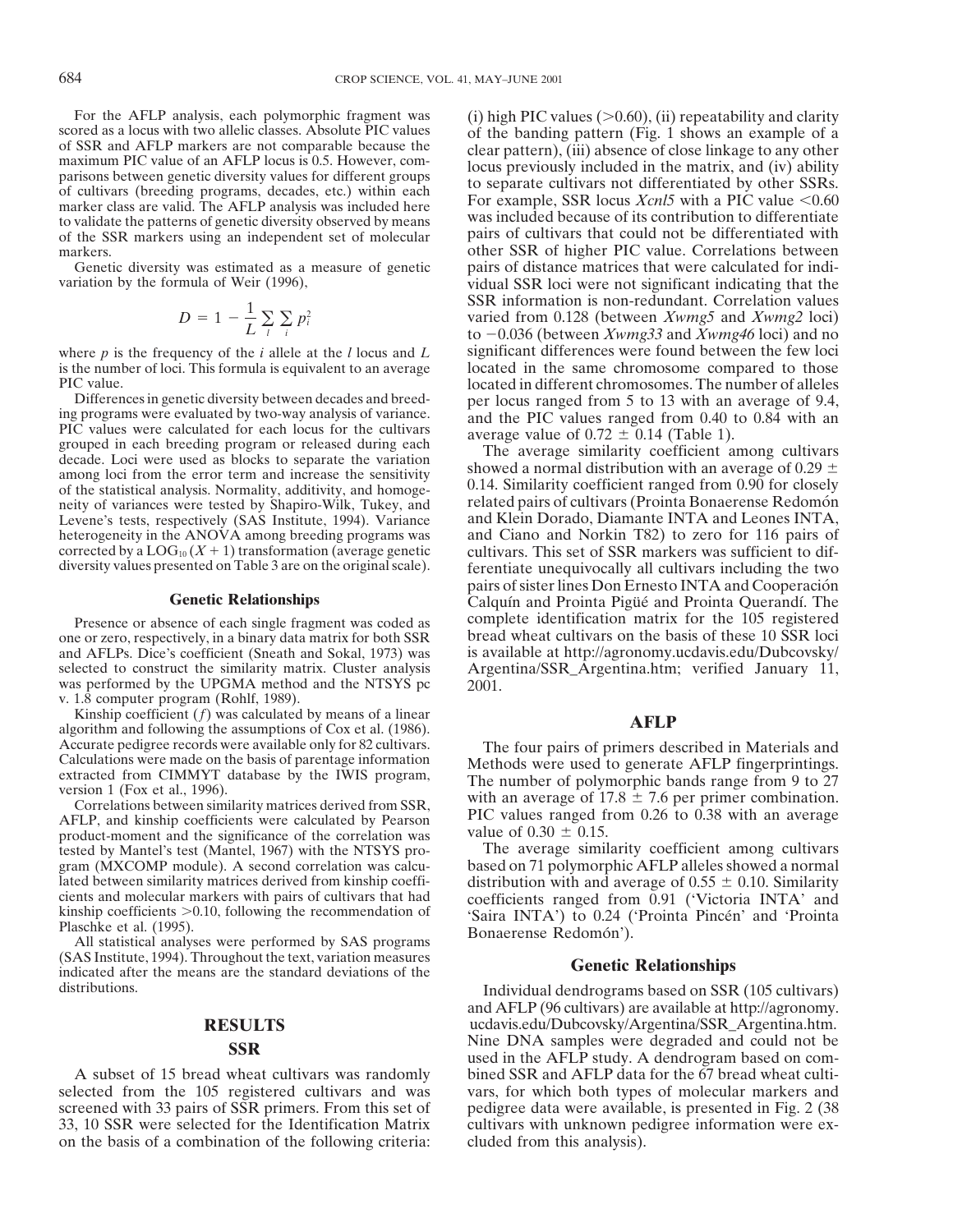

237 246 237 243 246 252 270 219 213 213 270 285 252 213 270 213 null 213 246 null 213 219 285 **Fig. 1. Bread wheat genotypes assayed with SSR locus** *Xpsp2999* 5 **locus** *Glu-A3* **(1AS) and** *Xpsp3000* 5 *Gli-B1* **(1BS).** *Xpsp2999* **amplified a single major band and** *Xpsp3000* **two (see arrows). Each main band has "stutter" fainter bands separated by 3 bp produced by errors of the polymerase during the amplification of these trinucleotide SSRs. The size of the main bands in base pairs is detailed at the bottom of the figure.**

or year of release was observed in any of the dendro- SSR data. For example, the 252-bp allele present in grams. However, cultivars that belong to the same clus- 'Klein 32' at *Xpsp3000*, and associated with good breadter group generally share common ancestors. Available making quality (Manifesto et al., 1998), was inherited

No clear clustering of cultivars by breeding program pedigree information was validated in most cases by the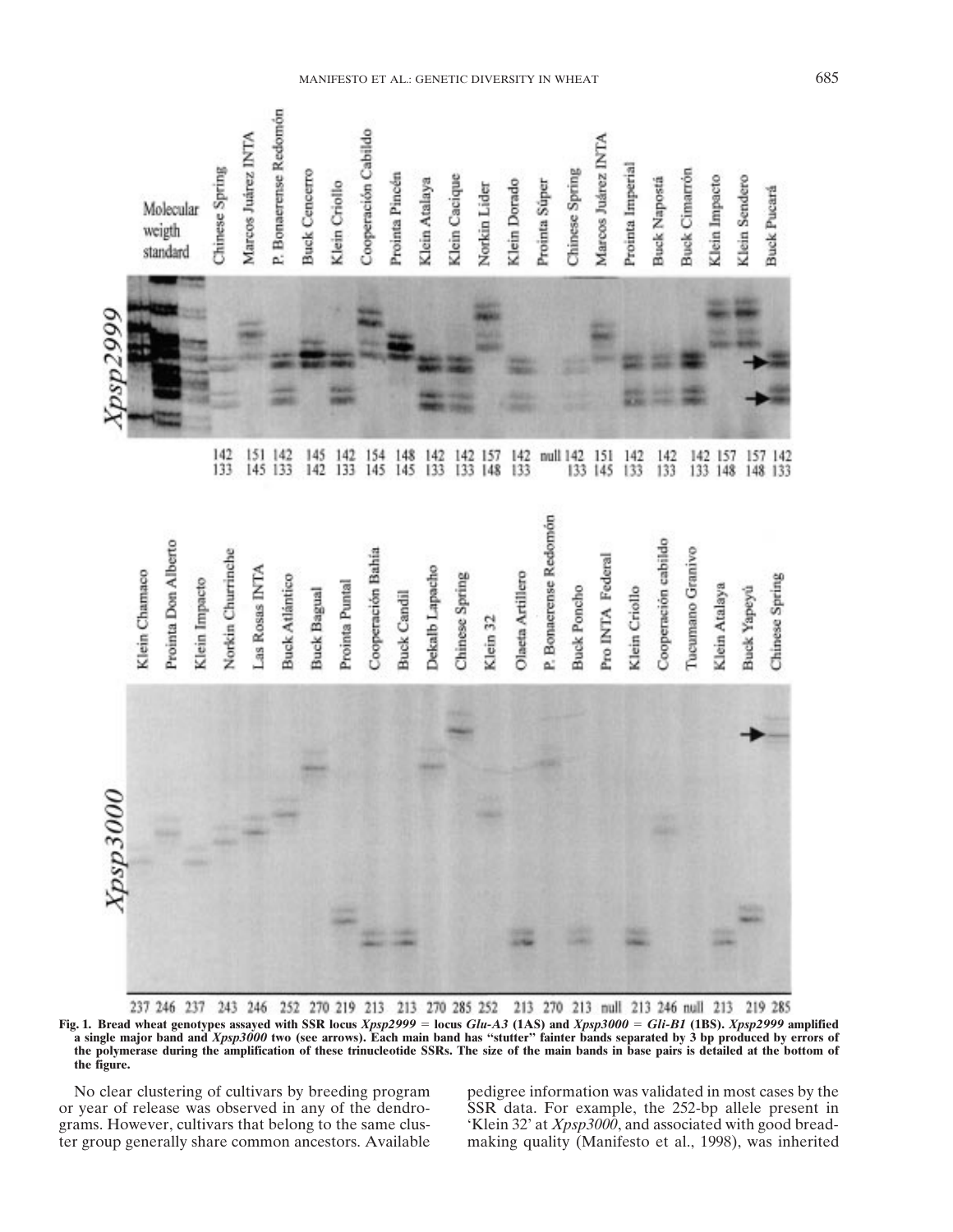

**Fig. 2. Dendrogram of 67 bread wheat cultivars from Argentina based on 10 SSR and 71 AFLP fragments. Only cultivars with known pedigree were included in this dendrogram. Values in the** *X***-axis correspond to Dice coefficients of similarity. Numbers in italics between brackets** indicate breeding programs: (1) Inta, (2) Buck, (3) ACA, (4) Klein, (5) Thomas, (6) Northrup King, and (7) Dekalb.\* Cultivar 'Ciano' was **released by CIMMYT and 'Olaeta Artillero' by I. Vigliano (these two cultivars were not included in the analysis of Table 3).**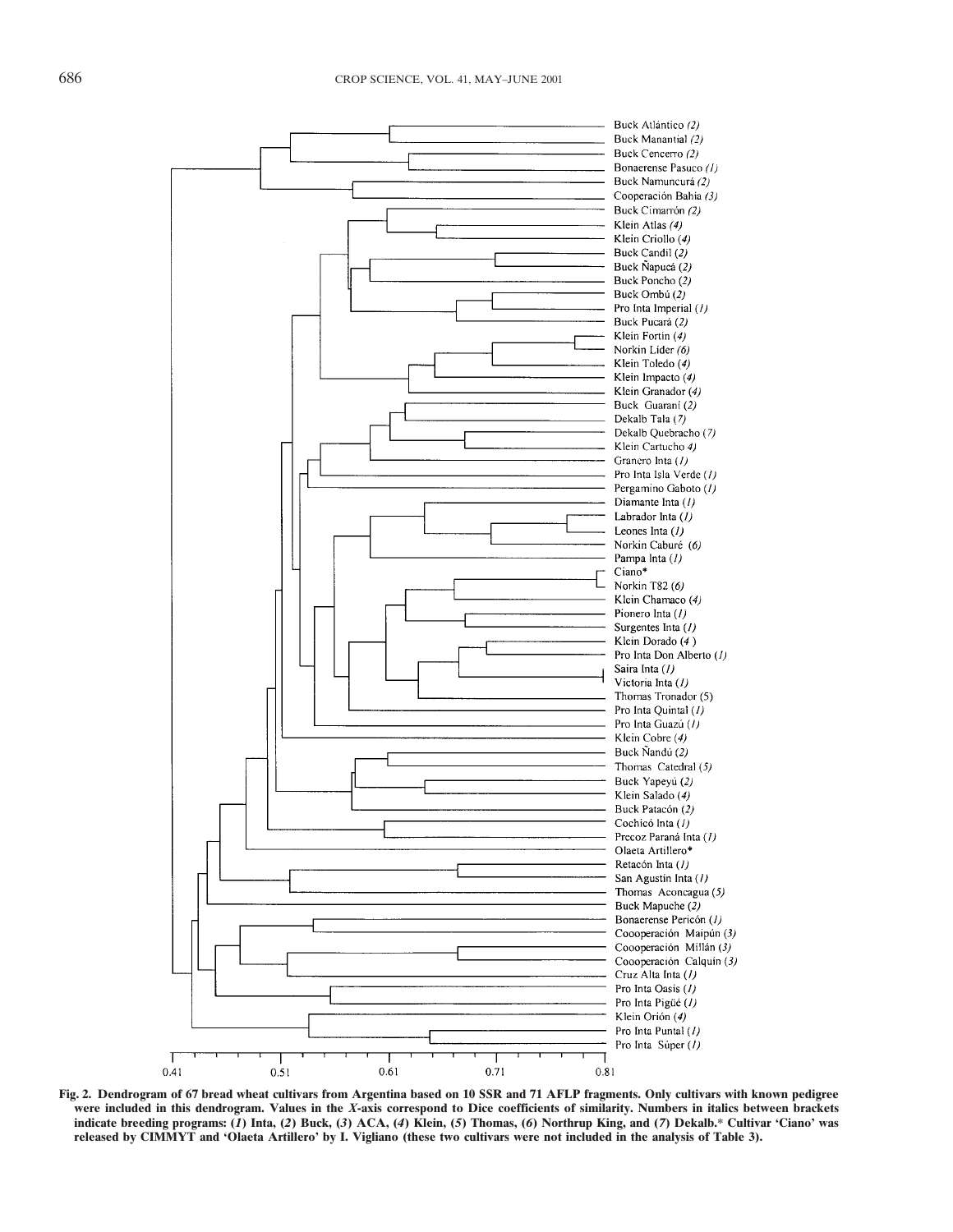|                               | <b>SSR</b> | AFLP     | $SSR + AFLP$ |
|-------------------------------|------------|----------|--------------|
| Kinship coefficient matrix    | $0.26**$   | $0.30**$ | $0.34**$     |
| Kinship coefficients $> 0.10$ | $0.18**$   | $0.34**$ | $0.34**$     |
| <b>SSR</b>                    |            | $0.27**$ |              |

eral Urquiza', and 'San Martín'. The 252-bp allele also breeding programs and genetic diversity values estiis present in other cultivars that share some of these mated by SSR  $(r = -0.75)$  and AFLP  $(r = -0.79)$ , Table ancestors ('Klein Granador', 'Buck Manantial', 'Buck 3). These significant correlations indicate that these ancestors ('Klein Granador', 'Buck Manantial', 'Buck 3). These significant correlations indicate that these Cencerro', 'Buck Atlántico', 'Buck Cimarrón', 'Buck three independent sets of data likely reflect the same Napostá', 'Buck Pangaré', and 'Oncativo INTA') but is pattern of genetic diversity and validate the use of these absent in the rest of the germplasm.

Kinship coefficients were calculated for the 67 culti- **Variation of Genetic Diversity in Time**

matrices. The first correlation was based on all 2211 those released in previous decades. However, significant pairs of cultivars and the second one on the 690 pairs differences ( $P = 0.01$ ) were found between wheat cultimatrices also was low  $(r = 0.27)$  but highly significant **DISCUSSION** (Mantel test,  $P < 0.001$ ).

ing programs as independent variables detected signifi- subset of 10 SSR discriminated among all 105 cultivars, cant differences in genetic diversity among sets of culti- as expected from the high average diversity (0.72) of vars from different wheat breeding programs in both the selected SSR (Brown et al., 1996) and the low level SSR and AFLP data (Table 3). However, significant of inter-locus correlation. differences were found only between the breeding pro-<br>grams that have released a large number of cultivars vides a rapid and reliable method for cultivar identificagrams that have released a large number of cultivars vides a rapid and reliable method for cultivar identifica-<br>(INTA = 28 released cultivars and Buck = 18 released tion that might be used for quality control in certified

Table 2. Correlation (r) between similarity matrices based on released five or fewers cultivars ('Dekalb', 'Northrup molecular markers and kinship coefficients.<br>
King', and 'Thomas'). This was expected because small subsets of cultivars tend to have many loci with PIC values of zero.<br>A highly significant correlation was detected between

**KINSK EXECUTE: 10.27\*\* COLUTE: CONSTRESS 2014 EXECUTE: EXECUTE: EXECUTE: EXECUTE: EXECUTE: EXECUTE: EXECUTE: EXECUTE: EXECUTE: EXECUTE: EXECUTE: EXECUTE: EXECUTE: EXECUTE: EXECUTE: EX** by SSR and the corresponding values calculated by AFLP  $(r = 0.92, P = 0.004)$ . Moreover, a negative correfrom 'Americano 25e' through 'Buck Quequen', 'Gen- lation was observed between kinship coefficients within data to analyze the partitioning of genetic diversity. among Argentine wheat breeding programs. **Correlation between Similarity Matrices**

vars with available pedigree information. Kinship coeffi-<br>cientic diversity values estimated with SSR showed<br>cients had a maximum value of  $f = 0.64$  and a minimum<br>Sixty-three percent of the pairs of cultivars analyzed in<br>

### **Identification**

**Variation of Genetic Diversity**<br> **Among Breeding Programs** The cultivars included in this study represent an al-<br>
most complete spectrum of the bread wheat cultivars A two-way analysis of variance using loci and breed- released in Argentina during the last 60 yr. The selected

tion that might be used for quality control in certified cultivars) and the small breeding programs that have seed production programs, to identify sources of seed

Table 3. Comparison of average PIC values ( $\pm$ SE of the mean) and kinship coefficients ( $f$ ) among sets of wheat cultivars released by different breeding programs. Means followed by different letters were significantly different (Tukey's  $P < 0.05$ ).

| <b>Breeding program</b>                     | <b>Average PIC values</b> |                     |                 |                     | Average kinship |      |
|---------------------------------------------|---------------------------|---------------------|-----------------|---------------------|-----------------|------|
| (Identification No.<br>in Fig. $2)$         | N†                        | <b>SSR</b>          | N               | <b>AFLP</b>         | N               |      |
| Inta $(1)$                                  | 37                        | $0.72 \pm 0.05$ A   | 30 <sub>2</sub> | $0.30 \pm 0.02$ A   | 28 <sub>1</sub> | 0.11 |
| Buck $(2)$                                  | 24                        | $0.71 \pm 0.05$ A   | 24              | $0.30 \pm 0.02$ A   | 18              | 0.08 |
| ACA(3)                                      |                           | $0.66 \pm 0.04$ AB  |                 | $0.24 \pm 0.02$ ABC |                 | 0.10 |
| Klein $(4)$                                 | 19                        | $0.61 \pm 0.04$ ABC | 18              | $0.26 \pm 0.02$ AB  | 18              | 0.10 |
| Thomas $(5)$                                |                           | $0.53 \pm 0.04$ ABC |                 | $0.16 \pm 0.03$ C   |                 | 0.34 |
| Nothrup King $(6)$                          |                           | $0.50 \pm 0.08$ BC  |                 | $0.17 \pm 0.03$ C   |                 | 0.17 |
| Dekalb (7)                                  |                           | $0.44 \pm 0.08$ C   |                 | $0.18 \pm 0.03$ BC  | 4               | 0.26 |
| Average value from<br>0.72<br>all cultivars |                           |                     | 0.30            |                     | 0.12            |      |

**† N number of cultivars included in each category.**

**‡ Different N was due to lack of data for some cultivars.**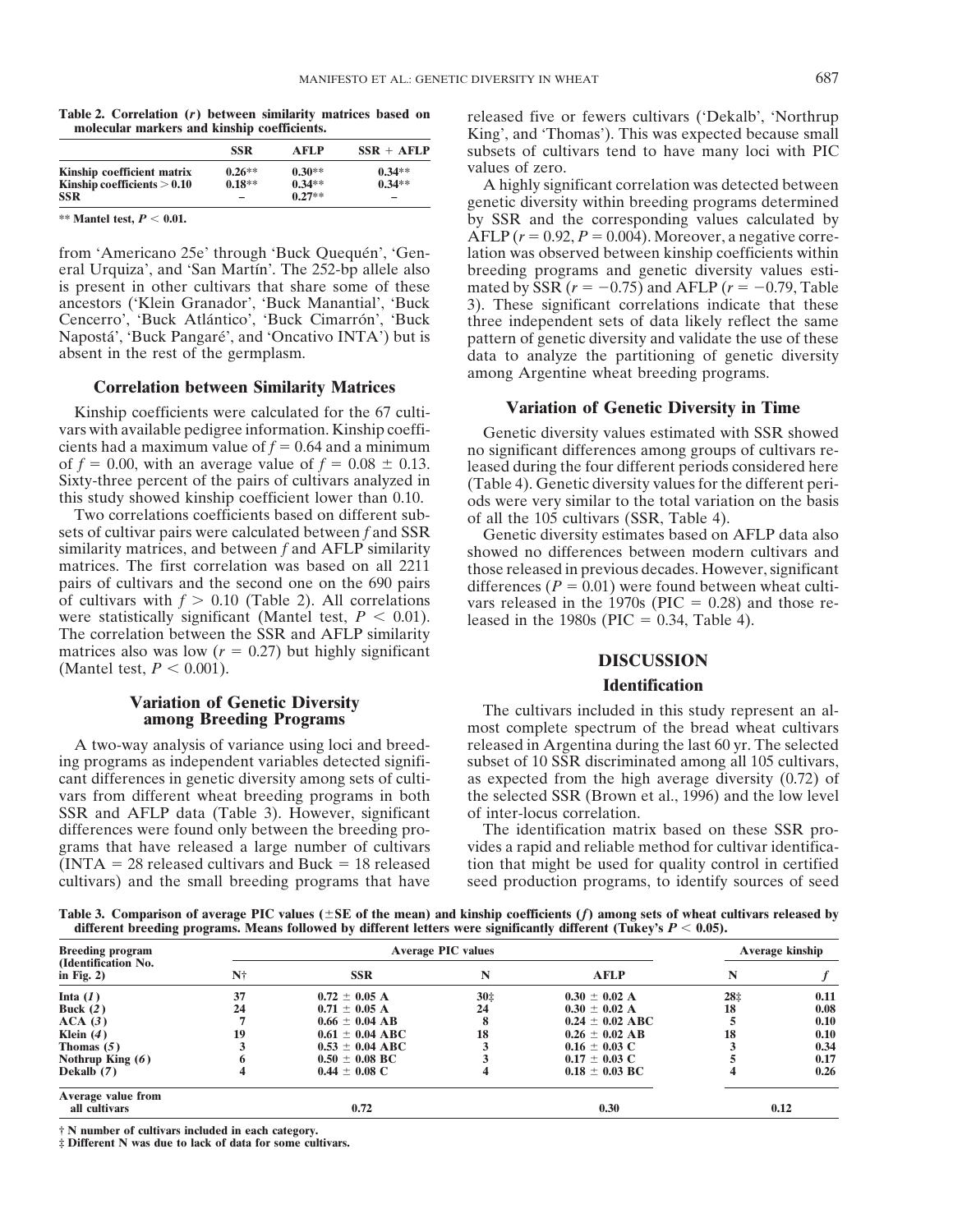|                    | <b>Average PIC values</b> |                     |    |                    | Average kinship |      |  |
|--------------------|---------------------------|---------------------|----|--------------------|-----------------|------|--|
| Period             | N†                        | <b>SSR</b>          |    | <b>AFLP</b>        |                 |      |  |
| $<$ 1969           | 14                        | $0.70 \pm 0.03$ A   | 14 | $0.31 \pm 0.02$ AB | $13+$           | 0.09 |  |
| 1970–1979          | 27                        | $0.69 \pm 0.04$ A   | 23 | $0.28 \pm 0.02$ B  | 21              | 0.15 |  |
| 1980–1989          | 48                        | $0.70 \pm 0.05$ AB  | 44 | $0.34 \pm 0.02$ A  | 37              | 0.08 |  |
| 1990–1995          | 16                        | $0.68 \pm 0.03$ ABC | 15 | $0.31 \pm 0.02$ B  | 11              | 0.02 |  |
| Average value from |                           |                     |    |                    |                 |      |  |
| all cultivars      |                           | 0.72                |    | 0.30               |                 | 0.09 |  |
|                    |                           |                     |    |                    |                 |      |  |

**Table 4. Comparison of average PIC values (** $\pm$ **SE of the mean) and kinship coefficients (** $f$ **) among sets of wheat cultivars released in** different decades. Means followed by different letters were significantly different (Tukey's  $P < 0.05$ ).

**†** *N* **number of cultivars included in each category.**

**‡ Different** *N* **was due to lack of data for some cultivars.**

the PIC value of 0.46 obtained with RFLP markers for tween the large public (INTA) and private breeding the high molecular weight glutenins for the same set of programs (Buck and Klein) in Argentina. Second, the cultivars. The high PIC of this set of SSR is partially average diversity within each of these three large breedrelated to the selection of highly polymorphic SSRs. ing programs is very similar to the total genetic diversity However, the average PIC value of unselected SSRs present in the complete Argentine germplasm (Table 3). also was 50% higher than the previous RFLP PIC esti-<br>mate. This suggests that each of the large breeding programs<br>mate. This result is similar to that reported by Röder et contains a representative sample of the complete d mate. This result is similar to that reported by Röder et contains a representative sample of the complete diver-<br>al. (1995) and confirms the advantage of SSR compared sity of the Argentine germplasm. This similar distribu al. (1995) and confirms the advantage of SSR compared sity of the Argentine germplasm. This similar distribu-<br>with RFLP markers for genotype identification in tion of genetic variation among breeding programs is with RFLP markers for genotype identification in tion of genetic variation among breeding programs is wheat. As expected for dominant markers, AFLP mark-<br>consistent with the limited clustering of cultivars by wheat. As expected for dominant markers, AFLP mark-<br>experiment with the limited clustering<br>ers showed lower PIC values than SSR. However, for breeding program observed in Fig. 2. ers showed lower PIC values than SSR. However, for species with no available SSRs, the AFLP technique provides a useful alternative for genotype identification **Variation of Genetic Diversity** compared to RFLP. **during the Last Half Century**

thorough characterization of the genetic relationships this erosion of the genetic variability might result in the among this large set of cultivars, they can be used as a reduction of the plasticity of the crops to respon among this large set of cultivars, they can be used as a reduction of the plasticity of the crops to respond to first draft of these relationships. The lack of clustering changes in climate, pathogen populations, agricultu first draft of these relationships. The lack of clustering changes in climate, pathogen populations, agricultural of cultivars by breeding program in Fig. 2 was expected practices, or quality requirements. However, the hom on the basis of the available pedigree information. This geneous genetic diversity values found in the Argentine information showed that breeding programs frequently bread-wheat cultivars released during the last half-cenuse cultivars from other Argentine breeding programs tury contradict this general belief. The variability avail-<br>as parental lines in their own crosses and that they use able to the growers today is actually higher than th

Correlations between the SSR and AFLP similarity released in the 1980s that are still grown in Argentina matrices and the kinship coefficient matrix were low as are included in the calculations, the diversity values for matrices and the kinship coefficient matrix were low as are included in the calculations, the diversity values for expected from the low number of loci included in this the 1990s increase from 0.681 to 0.722 for SSR and fr study. However, the fact that this correlation was signifi-<br>cant indicates that the information present in this small Similar results to those cant indicates that the information present in this small<br>similar results to those reported here for the Argen-<br>logical history of these cultivars. Consensus between<br>dendrograms might be used to identify the conserved<br>twee dendrograms might be used to identify the conserved tween 1934 and 1994 (Domini et al., 2000). Analysis groups present in the different dendrograms. Low corre-<br>lations between kinship coefficient and similarity matri-<br>indi

Differences in genetic diversity detected between in genetic diversity was observed. breeding programs that differ greatly in the number of A detailed analysis of the pedigree of modern Argen-

contamination, and to maintain pure and clean germ- released cultivars is expected. However, two important plasm collections. conclusions may be draw from this analysis. First, there The average PIC value of these SSR is higher than are no significant differences in genetic diversity beprograms (Buck and Klein) in Argentina. Second, the

**Genetic Relationships** There is a general belief that modern breeding prac-<br> **Genetic Relationships** tices led to significant decrease of genetic diversity in<br>
Although these data are not extensive enough for a modern cul modern cultivars (Vellvé 1993). There is concern that practices, or quality requirements. However, the homobread-wheat cultivars released during the last half-cenable to the growers today is actually higher than the new similar CIMMYT materials.<br>Correlations between the SSR and AFLP similarity released in the 1980s that are still grown in Argentina the 1990s increase from  $0.681$  to  $0.722$  for SSR and from

lations between kinship coefficient and similarity matri-<br>ces based on molecular markers also were reported in<br>other studies including wheat, barley and oat (Avena<br>sativa L.) cultivars (Graner et al., 1994; Plaschke et al. **Variation of Genetic Diversity** is bot Pakistan. These regions also were beneficiaries<br> **Solution in the example of the semidwarf cultivars released during the Green**<br>
Revolution in the early 1960s and no significant decr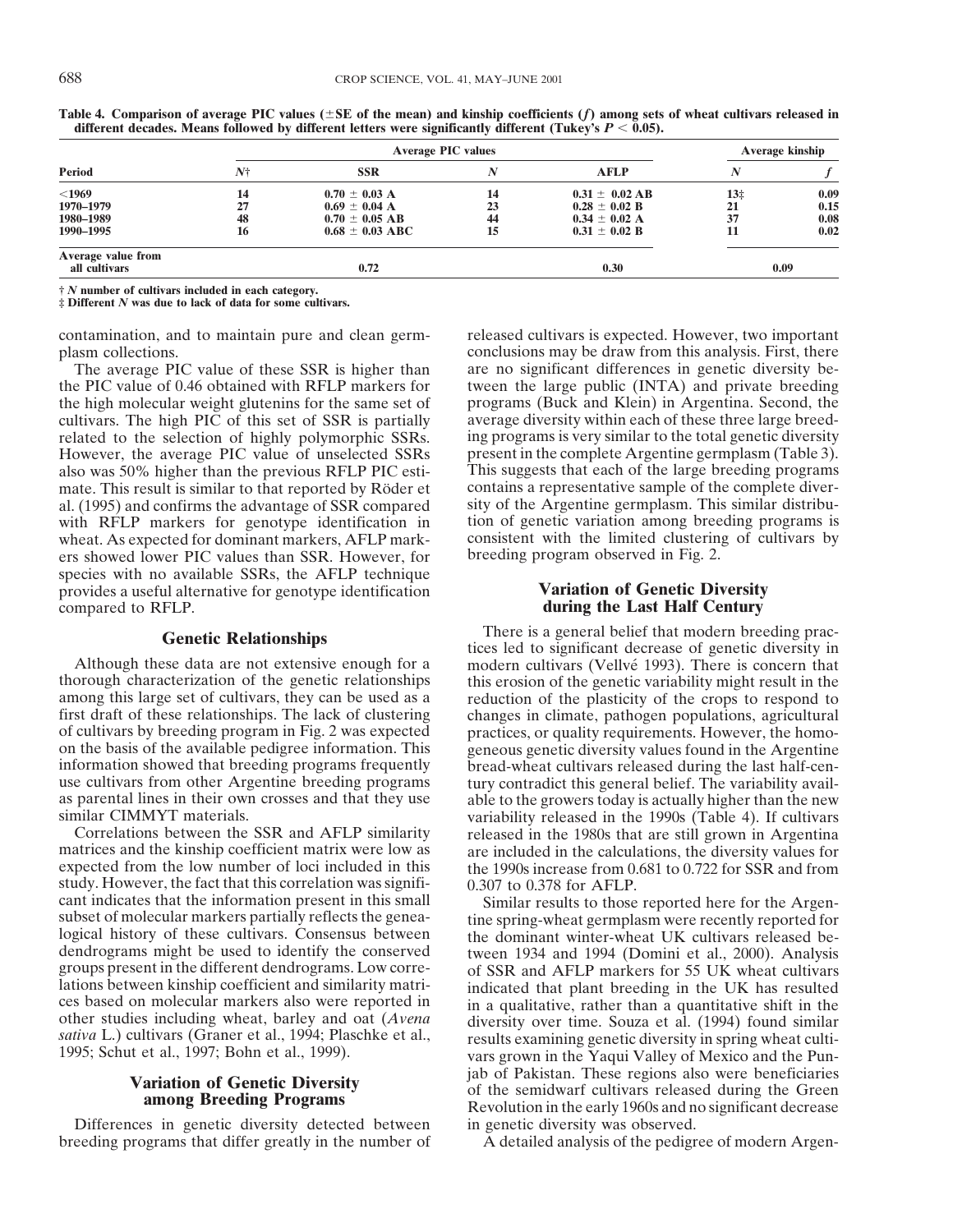tine germplasm showed that variability was maintained<br>by the use of derivatives of old Argentine cultivars and<br>the permanent introgression of new materials from pro-<br>Graner, A., W.F. Ludwing, and A.E. Melchinger. 1994. Rel grams from other countries, particularly the material among European barley germoplasm: II. Comparision of RFLP from CIMMYT. Alleles from old cultivars such as and pedigree data. Crop Sci. 34:1199–1205.<br>38MA Buck Atlantico Buck Quequén Ciano Frontana Khan, I.A., J.D. Procunier, D.G. Humphreys, G. Tranquilli, A.R. 38MA, Buck Atlantico, Buck Quequén, Ciano, Frontana,<br>
General Roca MAG, Lin Calel MA, Mentana, Nianari<br>
59, Sinvalocho, and Sonora 64 are still present in modern<br>
Triticum turgidum ssp. dicoccoides transferred to Argentine breeding programs. The high genetic diver-<br>sity values found in the public wheat-breeding program Kim, H.S., and R.W. Ward. 1997. Genetic diversity in Eastern U.S. sity values found in the public wheat-breeding program<br>INTA and the private program Buck suggests that these<br>two programs have made a major contribution to main-<br>tain the genetic diversity of Argentine wheat germplasm<br>tain tain the genetic diversity of Argentine wheat germplasm during the last half-century. vars. Genome 38:1037-1040.

tion of soy, wheat, maize and sunflower germplasm from Ar-<br>gentina with molecular markers" supported by SECYT (Secre-<br>tary of Science and Technology).<br>Dubcovsky. 1998. Molecular markers associated with differences

- 
- 
- 
- 
- repeats (SSRs) in sorghum [*Sorghum bicolor* (L.) Moench]. Theor.<br>Appl. Genet. 93:190–198.<br>Appl. Genet. 93:190–198.<br>Separate St. A. Borner, K. Wendehake, M.W. Ganal, and M.S.
- M.D. Gale. 1997. Isolation of microsatellites from hexaploid bread wheat. Theor. Appl. Genet. 94:557–563. assignment of microsatellite loci. Euphytica 89:33–40.<br>wan G I P Stephenson A Collins I Kirby IB Smith and M D Plaschke, J., M.W. Ganal, and M.S. Röder. 1995. Detection of genetic
- Gale. 1999. Low levels of DNA sequence variation among adapted diversity in closely related bread wheat genotypes of hexaploid wheat. Theor. Appl. Genet. 99:192–198.
- Bullrich, L., G. Tranquilli, L. Pflüger, E. Suárez, A. Barneix, and J. (Qi, X., and P. Lindhout. 1997. Development of archysis markers in Super-Suangers in Super-Suangers in Super-Suangers in Super-Suangers in Super-Suang Dubcovsky. 1996. Bread making quality and yield performance of barley. Mol. Gen. Genet. 254:330–336.<br>1BL/1BS Argentinean germplasm p 31–34 In C W Wrigley (ed) Röder, M.S., V. Korzum, K. Wendehake, J. Plaschke, M. Tixier, P Proc. Int. Gluten Workshop, 6th, Sydney, Australia. 1–6 Sept. 1996. Leroy, and M.W. Gana<br>Cereal Chemistry Division, Royal Australian Chemical Institute Genetics 149:2007–2023. Cereal Chemistry Division, Royal Australian Chemical Institute,
- diversity in the red winter wheat regions of the United States. Proc. chromosoma<br>Natl. Acad. Sci. (USA) 83:5583-5586
- De Loose M., and G. Gheysen. 1995. Identification methods based Rohlf, F.J. 1989. Numerical taxonomy and multivariate ana<br>on molecular techniques UPOV. (International Union for the Pro-<br>tem. NTSYS-pc. Vs 2.0 Exeter Publ. L on molecular techniques. UPOV. (International Union for the Protection of New Varieties of Plants). Working Group on Biochemical Rongwen, J., M.S. Akkaya, A.A. Bhagwat, U. Lavi, and P.B. Cregan.<br>and Molecular Techniques and DNA-Profiling in Particular, Wa- 1995. The use of microsatell and Molecular Techniques and DNA-Profiling in Particular, Wa-
- 1995. Application of two microsatellite sequences in wheat storage Accerbi, and B. Borghi. Site of einkorn domestication proteins as molecular markers. Theor. Appl. Genet. 90:247-253. by DNA fingerprinting. 1997. Science 2 proteins as molecular markers. Theor. Appl. Genet. 90:247–253. Domini, P., J.R. Law, R.M.D Koebner, J.C. Reeves, and R.J. Cooke.
- 2000. Temporal trends in the diversity of UK wheat. Theor. Appl. Genet. 100:912-917.
- Fox, P.N., C. López, B. Skovmand, H. Sánchez, R. Herrera, J.W. White, E. Duveiller, and M. van Ginkel. 1996. International Wheat logical traits in barley. Theor. Appl. Genet. 95:1161–1168.<br>Information System (IWIS), Version 1. On compact disk. CIM-<br>Souza, E., P.N. Fox, D. Byerlee, and MYT, Mexico, D.F. diversity in two developing countries. Crop Sci. 34:774–783.
- 
- 
- 
- 
- 
- Ma, Z.Q., M.S. Röder, and M.E. Sorrells. 1996. Frequencies and **SEQUENCE ACKNOWLEDGMENTS**<br>art of the project PID N° 553 "Characteriza-<br>Mackill, D.J., Z. Zhang, E.D. Redoña, and P.M. Colowit. 1996. Level
- This work is part of the project PID N° 553 "Characteriza-<br>In of sove wheat maize and sunflower germplasm from  $\Delta r$  of polymorphism and genetic mapping of AFLP markers in rice.
	- in breadmaking quality in a cross between bread wheat cultivars **REFERENCES** with the same high M<sub>r</sub> glutenins. J. Cereal Sci. 27:217–227.<br>Named, N.A. 1967. The detection of disease clustering and a general-
		-
		-
		-
- Anderson, J.A., G.A. Churchill, J.E. Autrique, S.D. Tanksley, and<br>
M.E. Sorrells, 1998. Orbitnising parental selection for genetic link-<br>
M.E. Sorrells, 1998. AFLP-based genetic diversity<br>
age maps. Genome 36:181–186.<br>
Bar
	-
- Plaschke, J., A. Borner, K. Wendehake, M.W. Ganal, and M.S. Bryan, G.J., A.J. Collins, P. Stephenson, A. Orry, J.B. Smith, and Plaschke, J., A. Borner, K. Wendehake, M.W. Ganal, and M.S. M.D. Gala 1997 Isolation of microsa
- Bryan, G.J., P. Stephenson, A. Collins, J. Kirby, J.B. Smith, and M.D. Plaschke, J., M.W. Ganal, and M.S. Roder. 1995. Detection of genetic<br>Gale 1999 Low levels of DNA sequence variation among adanted diversity in closely
	- genotypes of hexaploid wheat. Theor. Appl. Genet. 99:192–198. Fig. 11. Fieror. Appl. Genet. 91:1001–1007.<br>Ilrich L. G. Tranquilli L. Pflüger, E. Suárez, A. Barneix, and J. P. Qi, X., and P. Lindhout. 1997. Development of A
	- 1BL/1RS Argentinean germplasm. p. 31–34. *In* C.W. Wrigley (ed.) Röder, M.S., V. Korzum, K. Wendehake, J. Plaschke, M. Tixier, P. 1BL/1RS Argentinean germplasm. p. 31–34. *In* C.W. Wrigley (ed.) Röder, M.S., V. Korzum, K.
- North Melbourne, Australia. (Roïder, M.S., J. Plaschke, S.U. Köning, A. Börner, M.E. Sorrells, Rochen and D.M. Rodeers. 1986. Changes in genetic S.D. Tanksley, and M.W. Ganal. 1995. Abundance, variability and M.W. Ganal. 1 Cox, T.S., J.P. Murphy, and D.M. Rodgers. 1986. Changes in genetic S.D. Tanksley, and M.W. Ganal. 1995. Abundance, variability and diversity in the red winter wheat regions of the United States. Proc. chromosomal location
	- Natl. Acad. Sci. (USA) 83:5583–5586.<br>246:327–333. 200se M., and G. Gheysen. 1995. Identification methods based Rohlf, F.J. 1989. Numerical taxonomy and multivariate analysis sys-
	- geningen, the Netherlands.<br>
	geningen, the Netherlands.<br>
	geningen, theor. Appl. Genet. 90:43–48.<br>
	Salamini F., M. Heun, R. Schafer-Preg, D. Klawan, R. Castagna, M. Versagna, M. Schafer-Preg, D. Klawan, R. Castagna, M.
- Devos, K.M., G.J. Bryan, A.J. Collins, P. Stephenson, and M.D. Gale. Salamini F., M. Heun, R. Schafer-Preg, D. Klawan, R. Castagna, M.
	- SAS Institute, Inc. 1994. SAS user's guide, version 6, fourth edition.<br>SAS Institute, Inc., Cary, NC.
	- Schut, J.W., X. Qi, and P. Stam. 1997. Association between relation-<br>ship measures based on AFLP markers, pedigree data and morpho-
	- Souza, E., P.N. Fox, D. Byerlee, and B. Skovmand. 1994. Spring wheat